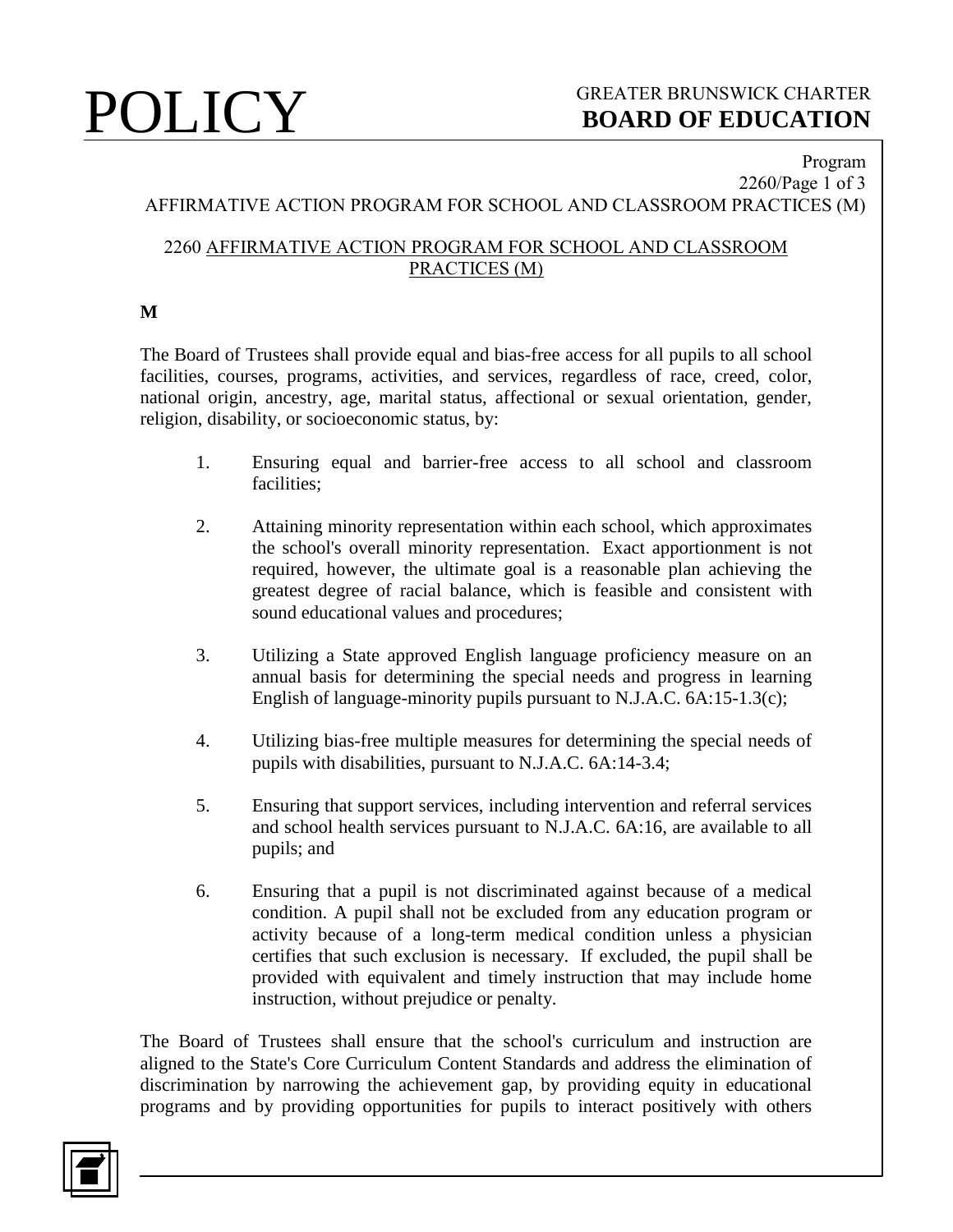## **POLICY** GREATER BRUNSWICK CHARTER<br>BOARD OF EDUCATION **BOARD OF EDUCATION**

Program

2260/Page 2 of 3 AFFIRMATIVE ACTION PROGRAM FOR SCHOOL AND CLASSROOM PRACTICES (M)

regardless of race, creed, color, national origin, ancestry, age, marital status, affectional or sexual orientation, gender, religion, disability, or socioeconomic status, by:

- 1. Ensuring there are no differential requirements for completion of course offerings or programs of study solely on the basis of race, creed, color, national origin, ancestry, age, marital status, affectional or sexual orientation, gender, religion, disability, or socioeconomic status;
- 2. Ensuring courses shall not be offered separately on the basis of race, creed, color, national origin, ancestry, age, marital status, affectional or sexual orientation, gender, religion, disability, or socioeconomic status;
	- a. Portions of classes which deal exclusively with human sexuality may be conducted in separate developmentally appropriate sessions for male and female pupils, provided that the course content for such separately conducted sessions is the same.
- 3. Reducing or preventing the underrepresentation of minority, female, and male pupils in all classes and programs including gifted and talented, accelerated, and advanced classes;
- 4. Ensuring that the school demonstrates the inclusion of a multicultural curriculum in its instructional content, materials and methods, and that pupils understand the basic tenet of multiculturalism;
- 5. Ensuring that African American history, as well as the history of other cultures, is infused into the curriculum and taught as part of the history of the United States, pursuant to N.J.S.A. 18A:35-1 and the New Jersey Core Curriculum Content Standards; and
- 6. Ensuring that instruction on the Holocaust and other acts of genocide is included in the curriculum of the school, as developmentally appropriate, pursuant to N.J.S.A. 18A:35-28.

The Board of Trustees shall ensure all pupils have access to adequate and appropriate counseling services. When informing pupils about possible careers, professional or vocational opportunities, the Board shall not restrict or limit the options presented to pupils on the basis of race, creed, color, national origin, ancestry, age, marital status, affectional or sexual orientation, gender, religion, disability, or socioeconomic status. The school will not use tests, guidance, or counseling materials which are biased or